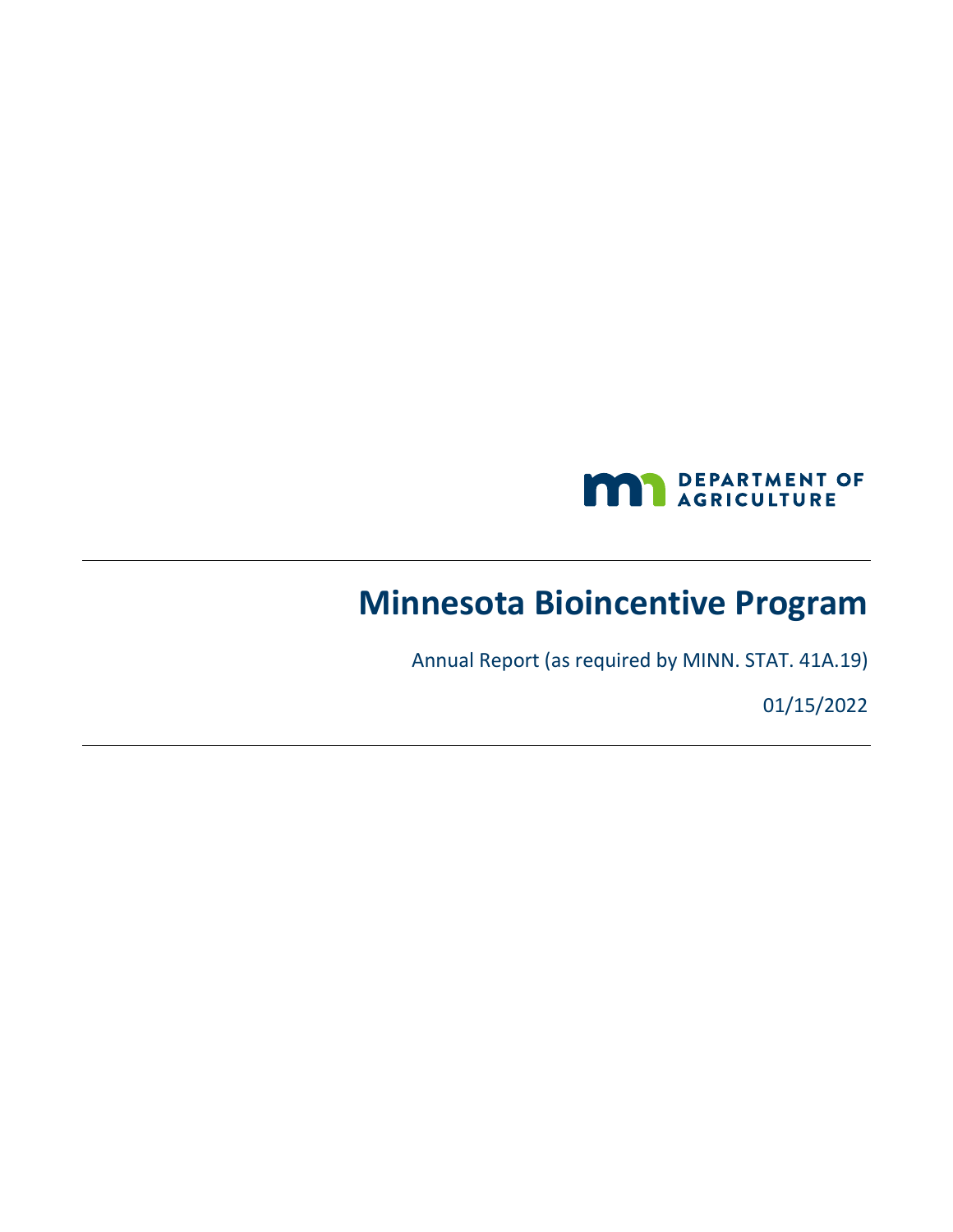Minnesota Department of Agriculture Agricultural Marketing and Development Division Energy and Environment Section 625 Robert Street North Saint Paul, MN 55155 Phone: 651-201-6631 [Stephan.Roos@state.mn.us](mailto:Stephan.Roos@state.mn.us) [www.mda.state.mn.us](http://www.mda.state.mn.us/)

As requested by Minnesota Statute 3.197: This report cost approximately \$750 to prepare, including staff time, printing, and mailing expenses.

*Upon request, this material will be made available in an alternative format such as large print, Braille, or audio recording. Printed on recycled paper.*

In accordance with the Americans with Disabilities Act, this information is available in alternative forms of communication upon request by calling 651-201-6000. TTY users can call the Minnesota Relay Service at 711. The MDA is an equal opportunity employer and provider.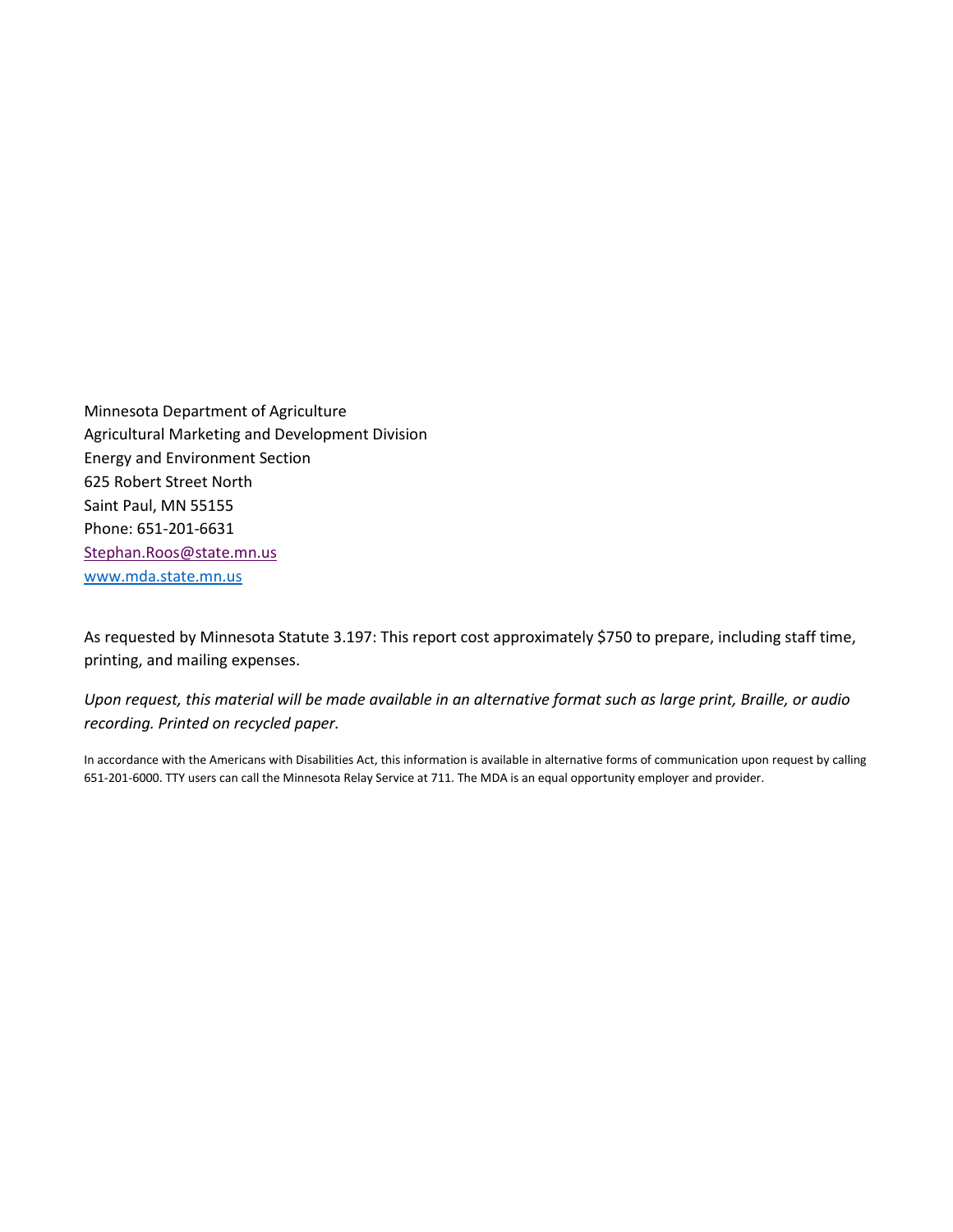# **Contents**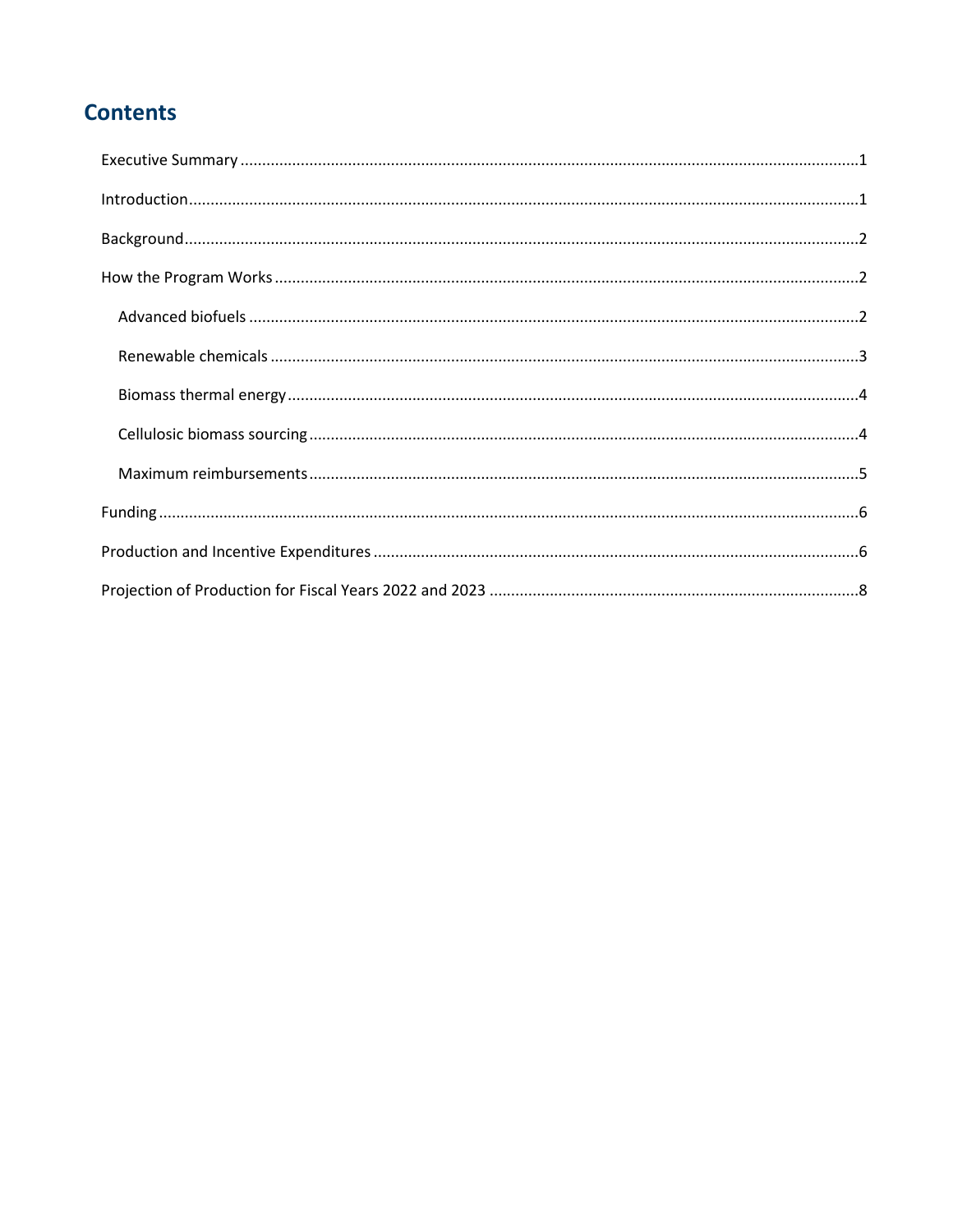## <span id="page-3-0"></span>**Executive Summary**

The Bioincentive Program was established by the Legislature during the 2015 session to encourage commercialscale production of advanced biofuels, renewable chemicals, and biomass thermal energy through production incentive payments (MINN. STAT. 41A.16-41A-19).

Incentive payments are available for three types of production: advanced biofuels, renewable chemicals, and biomass thermal energy. The Legislature established the payment rates, criteria for minimum production levels, and standards for the sourcing of the biomass feedstock. A minimum of 80% of the biomass must be obtained ("sourced") from Minnesota, with statutory exceptions, and there are standards for harvest of forestry and agricultural cellulosic (i.e., fibrous material, such as wood or plant stalks) biomass intended to protect natural resources and the environment.

Funding is from the Minnesota Department of Agriculture's Agricultural Growth, Research, and Innovation (AGRI) program appropriation. Funding is \$4.45 million for each year of the current biennium (FY22-23). Funding levels have not been determined for FY24-25.

For each fiscal year, unspent funds are available for an additional year. The funds in the additional year are available for the entire AGRI program.

Expenditures in FY17 were \$29,599. Expenditures in FY18 were \$114,980.

FY19 was the first year that claims were higher than funding. Total claims exceeded the \$1.5 million in the program by \$26,890. For FY19, the last applicant to enter the program was not reimbursed their full claim. Claims exceeded the \$2.5 million in funding for FY20 and FY21 as well. Total claims for FY20 amounted to \$5,069,164, exceeding the total funding available in the program by \$2,569,164. Total claims for FY21 amounted to \$6,302,927, exceeding the total funding available for the fiscal year by \$3,802,927.

Claims for FY22 will also likely exceed the \$4.45 million in funding available for the fiscal year. For the first quarter, \$2,455,972 in claims were reimbursed. In FY22, should the funding be depleted, the remaining funds will be distributed on a pro-rata basis.

## <span id="page-3-1"></span>**Introduction**

This report is submitted pursuant to the Bioincentive Program (MINN. STAT. 41A.19):

By January 15 each year, the commissioner shall report on the incentive programs under sections 41A.16, 41A.17, and 41A.18 to the legislative committees with jurisdiction over environment and agriculture policy and finance. The report shall include information on production and incentive expenditures under the programs.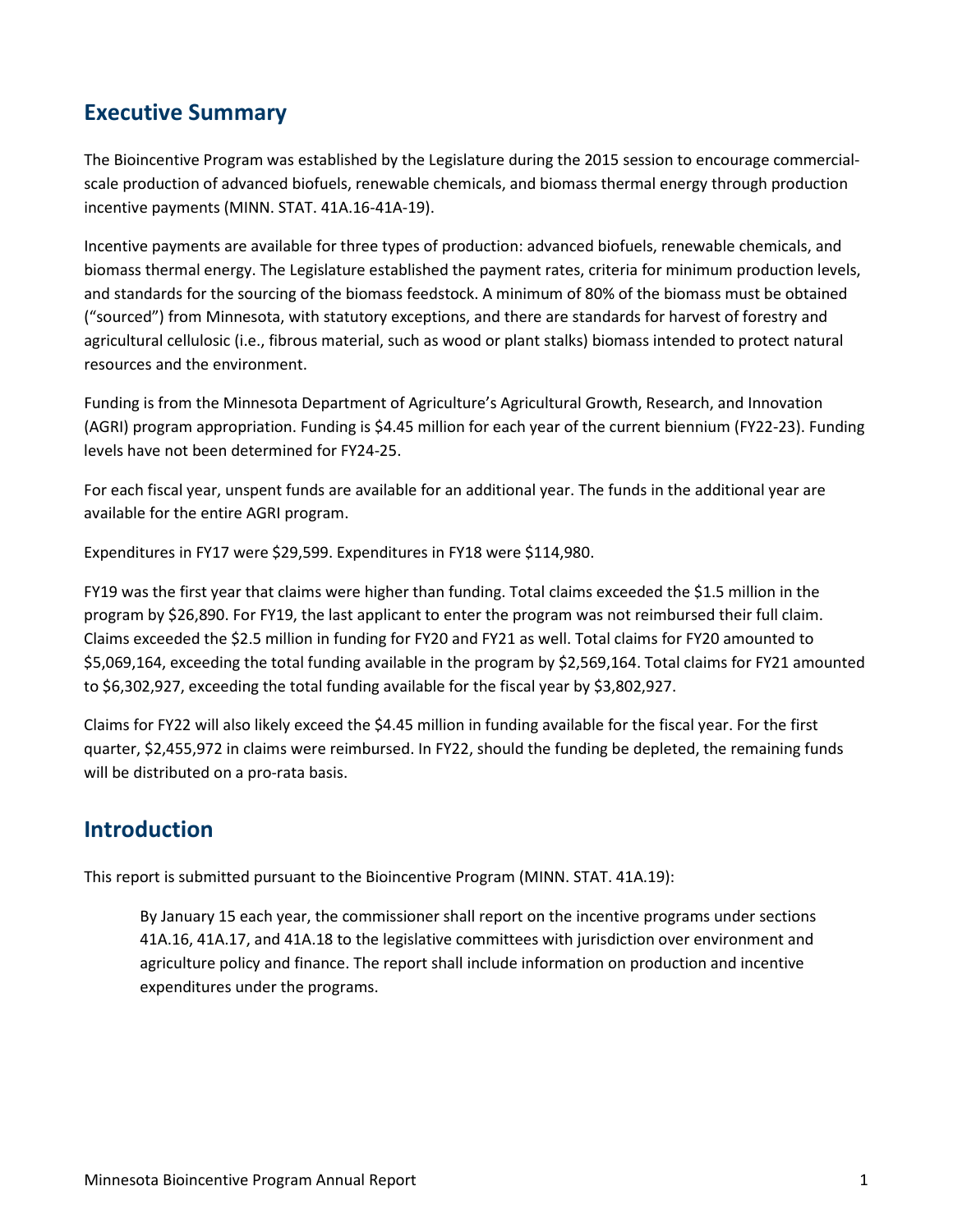# <span id="page-4-0"></span>**Background**

During the 2015 legislative session, the Legislature adopted statutory language (MINN. STAT. 41A.16-41A-19) and appropriated funds for incentive payments for production of advanced biofuel, renewable chemicals, and biomass thermal energy. An eligible producer may receive payment per unit of production under the program. There are minimum production levels required for eligibility. A maximum amount is set that can be claimed in any one year. A producer may collect payments through the program for ten years. The program is scheduled to end in 2035.

## <span id="page-4-1"></span>**How the Program Works**

The Bioincentive Program was established to encourage commercial-scale production of advanced biofuel, renewable chemicals, and biomass thermal energy through production incentive payments.

Production facilities must:

- Begin producing biofuels, renewable chemicals, or biomass thermal energy before June 30, 2025.
- Meet quarterly minimum production levels.
- Use renewable biomass from agricultural or forestry sources, or the organic portion of solid waste (only for advanced biofuels and renewable chemicals).
- Source 80% of renewable biomass from Minnesota, with statutory exceptions.
- Harvest agricultural and forestry cellulosic biomass (i.e., fibrous material, such as wood or plant stalks) in ways that do not harm natural resources or the environment.

Production facilities may receive payments for up to 10 years. If funding for the program should be depleted in any quarter, the eligible claims are made on a pro-rata basis to those applicants.

The following sections describe the incentive payment programs for the three types of production: advanced biofuels, renewable chemicals, and biomass thermal energy.

### <span id="page-4-2"></span>**Advanced biofuels**

Generally, advanced biofuel must demonstrate that its lifecycle greenhouse gas emissions are at least 50% less than baseline lifecycle greenhouse gas emissions of the fuel the advanced biofuel replaces. Biobutanol from cornstarch may be reimbursed through the Bioincentive Program without demonstrating the 50% greenhousegas-emission reduction.

### **Eligibility**

Production must not have exceeded the equivalent of 23,750 MMBtu (millions of British Thermal Units or BTUs, a standard unit of measurement of heat energy) per quarter before July 1, 2015. Facilities must produce at least the equivalent of 1,500 MMBtu per quarter to enter the program and for each quarter for which a reimbursement claim is made.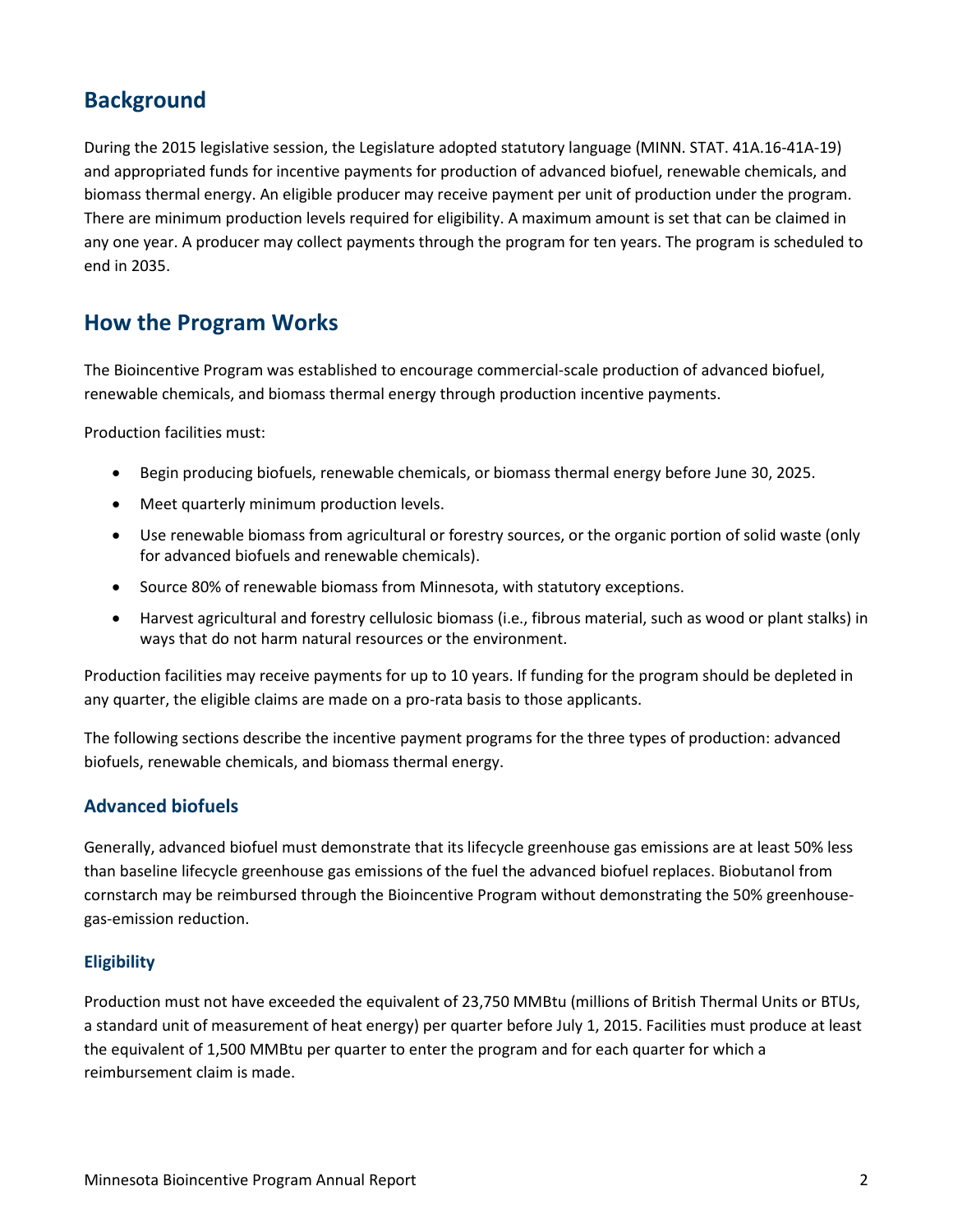#### **Payment amounts and limits**

Producers of advanced biofuels are reimbursed at a rate of:

- \$2.1053 per the equivalent of MMBtu for production from cellulosic biomass, and
- \$1.053 per the equivalent of MMBtu for production from sugar or starch.

There is a maximum program reimbursement per year for each eligible producer of 2.85 million MMBtu, and a total maximum program reimbursement per year for all eligible facilities of 17.1 million MMBtu. See the tables in subsection Maximum Reimbursements, below, for the corresponding dollar amounts of maximum reimbursements.

The following table shows BTUs converted to gallons for several examples of advanced biofuels.

**Table 1. Payments per gallon for several examples of advanced biofuels**

| Fuel           | <b>Feedstock</b>  | <b>BTU/gal</b> | Payment/gallon |
|----------------|-------------------|----------------|----------------|
| <b>Butanol</b> | Corn starch       | 99,837         | \$0.11         |
| Ethanol        | Sugar beets       | 76,330         | \$0.08         |
| Ethanol        | Corn kernel fiber | 76,330         | \$0.16         |

## <span id="page-5-0"></span>**Renewable chemicals**

Renewable chemicals produced from agricultural biomass, forestry materials, or the organic portion of solid waste qualify for Bioincentive Program payments.

### **Eligibility**

Production must not have exceeded 250,000 pounds per quarter before January 1, 2015. Renewable chemicals produced through processes that were fully commercial before January 1, 2000 are not eligible. Facilities must produce at least 250,000 pounds per quarter to enter the program and for each quarter for which a reimbursement claim is made.

#### **Payment amounts and limits**

Producers of renewable chemicals are reimbursed at a rate of:

- \$0.06 per pound made from cellulosic biomass, and
- \$0.03 per pound made from sugar, cellulosic sugar, oil, or starch.

Production using agricultural cellulosic feedstock of perennial or cover-crop biomass is eligible for a 20% bonus payment for each pound of chemicals produced.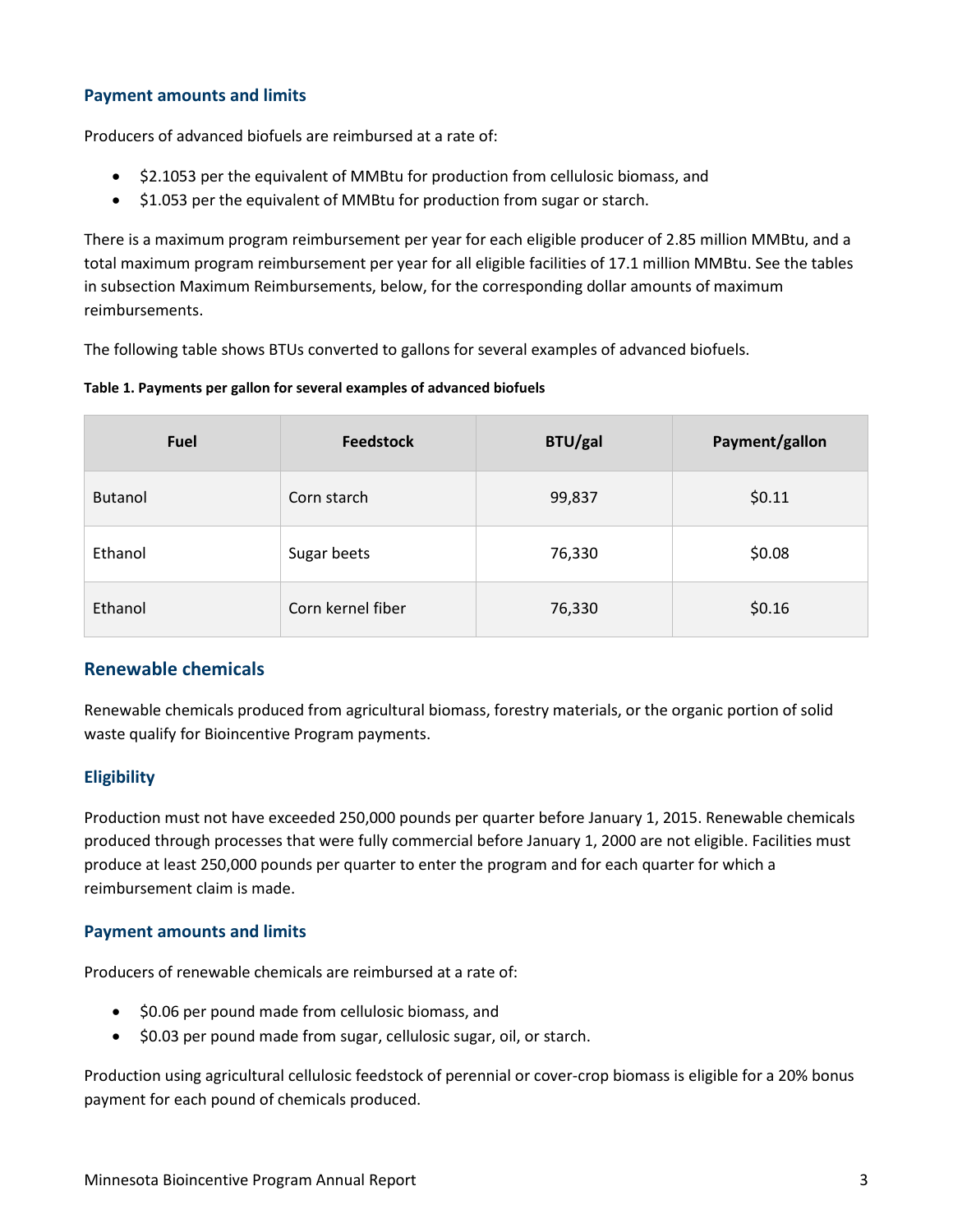There is a maximum program reimbursement per year for each eligible producer of 99,999,999 pounds, and a total maximum program reimbursement per year for all eligible facilities of 599,999,999 pounds. See the tables in subsection Maximum Reimbursements, below, for the corresponding dollar amounts of maximum reimbursements.

## <span id="page-6-0"></span>**Biomass thermal energy**

Thermal energy produced from biomass combustion, gasification, or aerobic digestion qualifies for Bioincentive Program payments.

## **Eligibility**

Production of biomass thermal energy that was in place before July 1, 2015 is not eligible. Facilities must produce at least 250 MMBtu per quarter to enter the program and for each quarter for which a reimbursement claim is made.

### **Payment amount and limits**

Producers of biomass thermal energy are reimbursed at a rate of \$5.00 per MMBtu of production. Facilities may blend cellulosic feedstock with other fuel, but only the percentage attributable to cellulosic material is eligible to receive payments. Production using agricultural cellulosic feedstock of perennial or cover-crop biomass is eligible for a 20% bonus payment for each MMBtu of biomass thermal energy produced.

There is a maximum program reimbursement per year for each eligible producer of 30,000 MMBtu, and a total maximum program reimbursement per year for all eligible facilities of 150,000 MMBtu. See the tables in subsection Maximum Reimbursements, below, for the corresponding dollar amounts of maximum reimbursements.

### <span id="page-6-1"></span>**Cellulosic biomass sourcing**

The Bioincentive Program specifies standards for the sourcing of the cellulosic biomass feedstock, meant to ensure that the harvest of cellulosic biomass for advanced biofuel, renewable chemical, or biomass thermal production does not harm natural resources or the environment. Separate standards exist for cellulosic biomass from forestry sources and from agricultural sources.

The standards for sourcing cellulosic biomass from forestry rely on certifications from several forestry-certifying organizations, or state biomass harvesting guidelines.

To receive incentive payments for production that uses agricultural cellulosic biomass as feedstock, an "agricultural cellulosic biomass sourcing plan" is required to be submitted to the Minnesota Department of Agriculture (MDA). The plan contains a detailed explanation of how the agricultural cellulosic biomass is to be produced in a way that will be protective of natural resources and the environment (soils, water quality, wildlife, etc.). A more stringent plan is required for Advanced Biofuels cellulosic biomass harvest than for Renewable Chemicals or Biomass Thermal.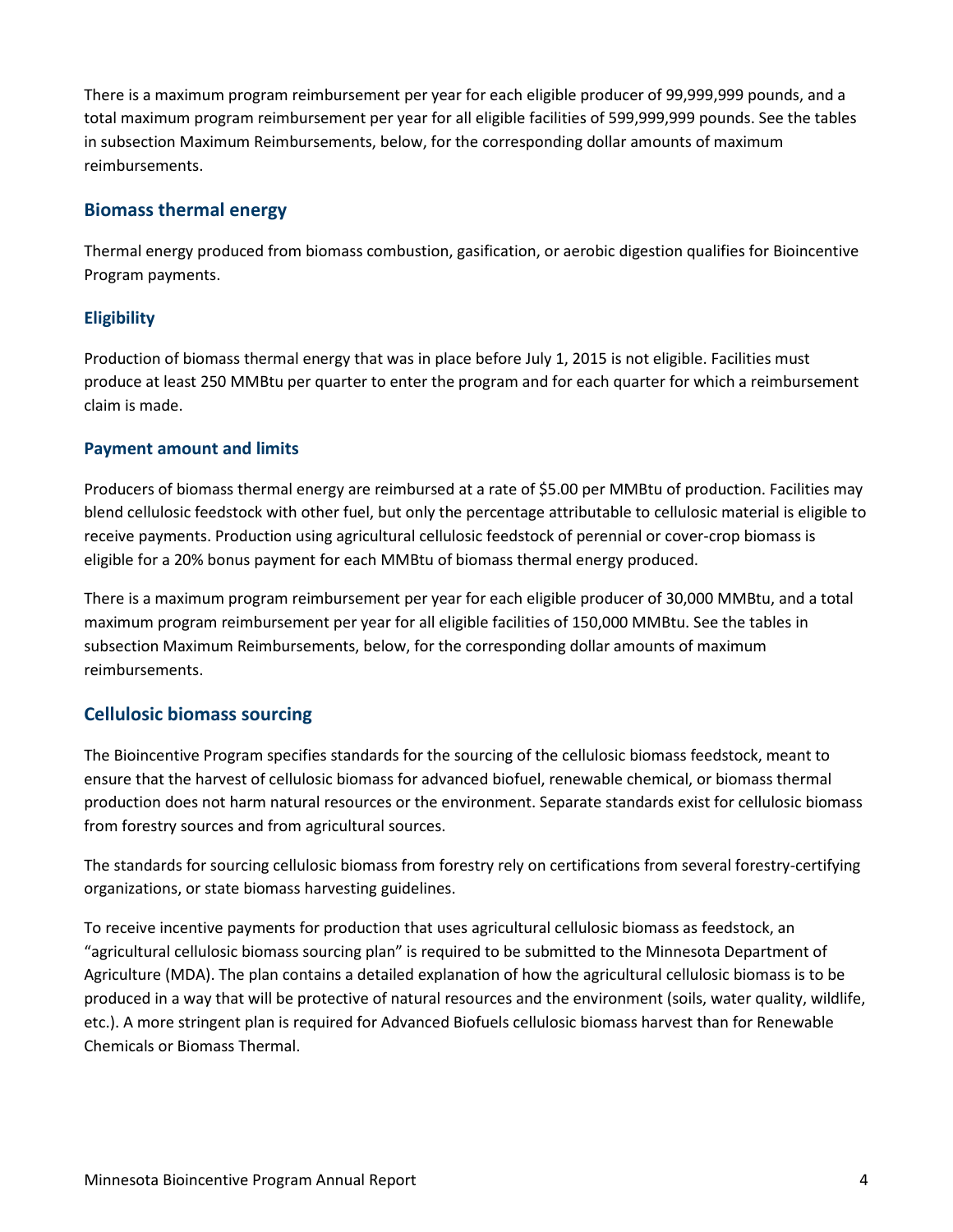## <span id="page-7-0"></span>**Maximum reimbursements**

Maximum reimbursements that could be received through the program are listed in Table 2 (all collective producers per year) and Table 3 (individual producer per year). It should be noted that a 20% bonus payment is also available for renewable chemicals and biomass thermal energy producers utilizing agricultural perennials and/or cover crops as feedstock.

| <b>Production</b><br><b>Type</b> | <b>Maximum per</b><br><b>Production Type</b> | <b>Unit</b>  | Low<br>Rate | High<br>Rate | Compensation<br>at Low Rate | Compensation<br>at High Rate |
|----------------------------------|----------------------------------------------|--------------|-------------|--------------|-----------------------------|------------------------------|
| Advanced<br><b>Biofuel</b>       | 17,100,000                                   | <b>MMBtu</b> | \$1.053     | \$2.1053     | \$18,006,300                | \$36,000,630                 |
| Renewable<br>Chemical            | 599,999,999                                  | Pounds       | \$0.03      | \$0.06       | \$18,000,000                | \$36,000,000                 |
| <b>Biomass</b><br>Thermal        | 150,000                                      | <b>MMBtu</b> | \$5.00      | \$5.00       | \$750,000                   | \$750,000                    |

|  | Table 2. Maximum program reimbursements per year, for each production type (MINN. STAT. 41A.16-41A.18) |
|--|--------------------------------------------------------------------------------------------------------|
|--|--------------------------------------------------------------------------------------------------------|

**Table 3. Maximum reimbursements per producer per year (MINN. STAT. 41A.16-41A.18)**

| <b>Production</b><br><b>Type</b> | <b>Maximum per</b><br><b>Facility</b> | <b>Unit</b>  | Low<br>Rate | High<br>Rate | Compensation<br>at Low Rate | Compensation<br>at High Rate |
|----------------------------------|---------------------------------------|--------------|-------------|--------------|-----------------------------|------------------------------|
| Advanced<br><b>Biofuel</b>       | 2,850,000                             | <b>MMBtu</b> | \$1.053     | \$2.1053     | \$3,001,050                 | \$6,000,105                  |
| Renewable<br>Chemical            | 99,999,999                            | Pounds       | \$0.03      | \$0.06       | \$3,000,000                 | \$6,000,000                  |
| <b>Biomass</b><br>Thermal        | 30,000                                | <b>MMBtu</b> | \$5.00      | \$5.00       | \$150,000                   | \$150,000                    |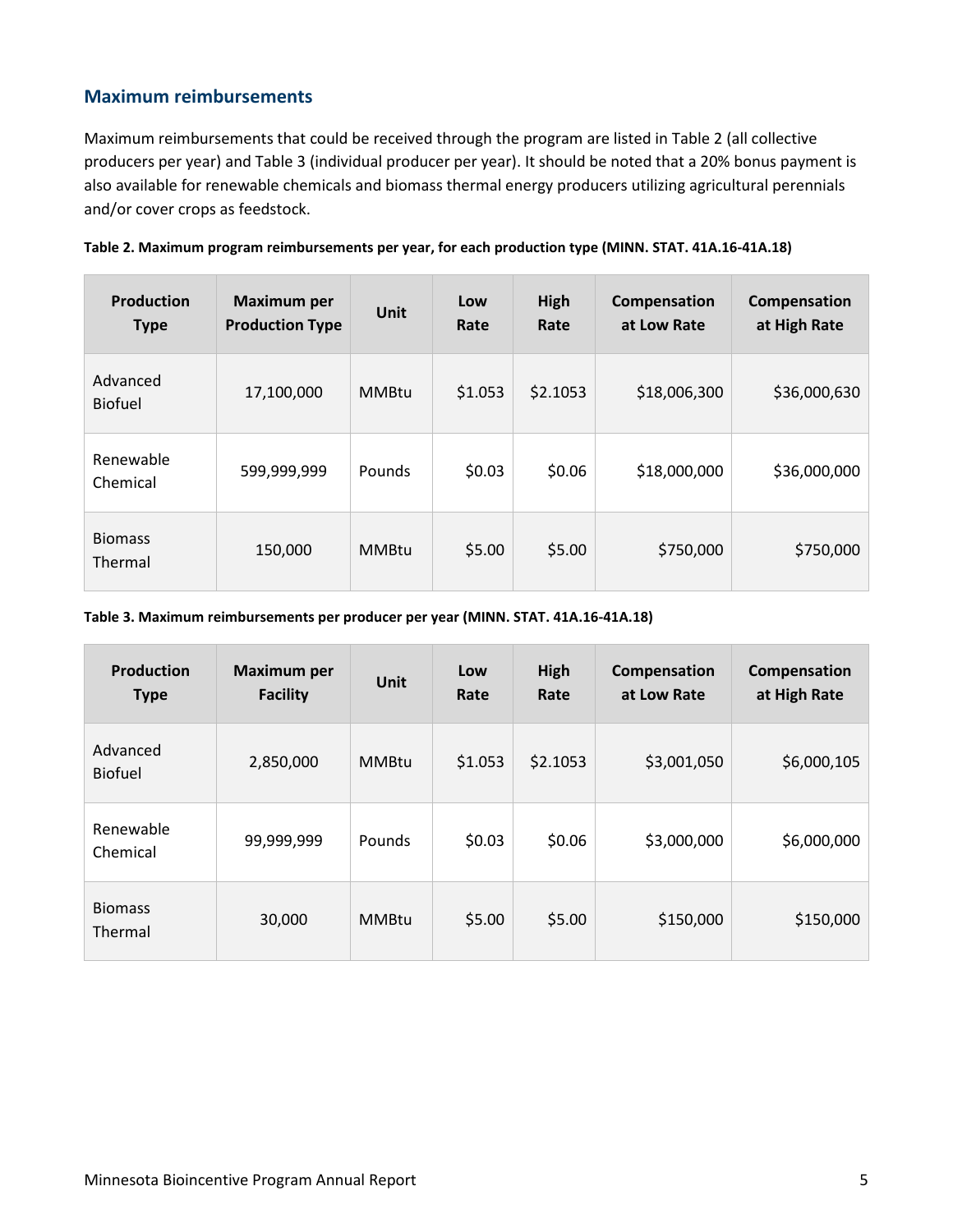# <span id="page-8-0"></span>**Funding**

Funding for the Bioincentive Program is from the MDA's Agricultural Growth, Research, and Innovation (AGRI) program appropriation. Funds appropriated from AGRI for the Bioincentive Program are shown in Table 4.

| Table 4. Bioincentive Program appropriations |  |  |
|----------------------------------------------|--|--|
|----------------------------------------------|--|--|

| <b>Biennium</b> | Year 1      | Year 2      |
|-----------------|-------------|-------------|
| 2016-2017       | \$500,000   | \$1,500,000 |
| 2018-2019       | \$1,500,000 | \$1,500,000 |
| 2020-2021       | \$2,500,000 | \$2,500,000 |
| 2022-2023       | \$4,450,000 | \$4,450,000 |

For all biennia, the appropriation language provides that unspent funds are available for an additional year (for example, the Fiscal Year (FY)21 appropriation is available until June 30, 2022), and that the balance remaining after the end of the fiscal year (e.g., June 30, 2021 in the case of FY21) is available to the AGRI program in the following fiscal year (e.g., July 1, 2021, to June 30, 2022 in the case of the FY2021 appropriation). However, in FY2017, the remaining balance of \$1.47 million was cancelled.

## <span id="page-8-1"></span>**Production and Incentive Expenditures**

There have now been claims in six fiscal years of the Bioincentive Program. Details of reimbursements made to date are summarized in Table 5 by fiscal year and production type.

FY19 was the first year that claims were higher than funding. Total claims exceeded the \$1.5 million in the program by \$26,890. For FY19 the last applicant to enter the program was not reimbursed their full claim. Claims exceeded the \$2.5 million in funding for both FY20 and FY21 as well. Total claims for FY20 amounted to \$5,069,164, exceeding the total funding available in the program by \$2,569,164. Total claims for FY21 amounted to \$6,302,927, exceeding the total funding available in the program by \$3,802,927.

For the first quarter of FY22, \$2,455,972 in claims was reimbursed. In FY22, should the funding be depleted, the remaining funds will be distributed on a pro-rata basis in accordance with the new statutory language. Details are shown in Table 5.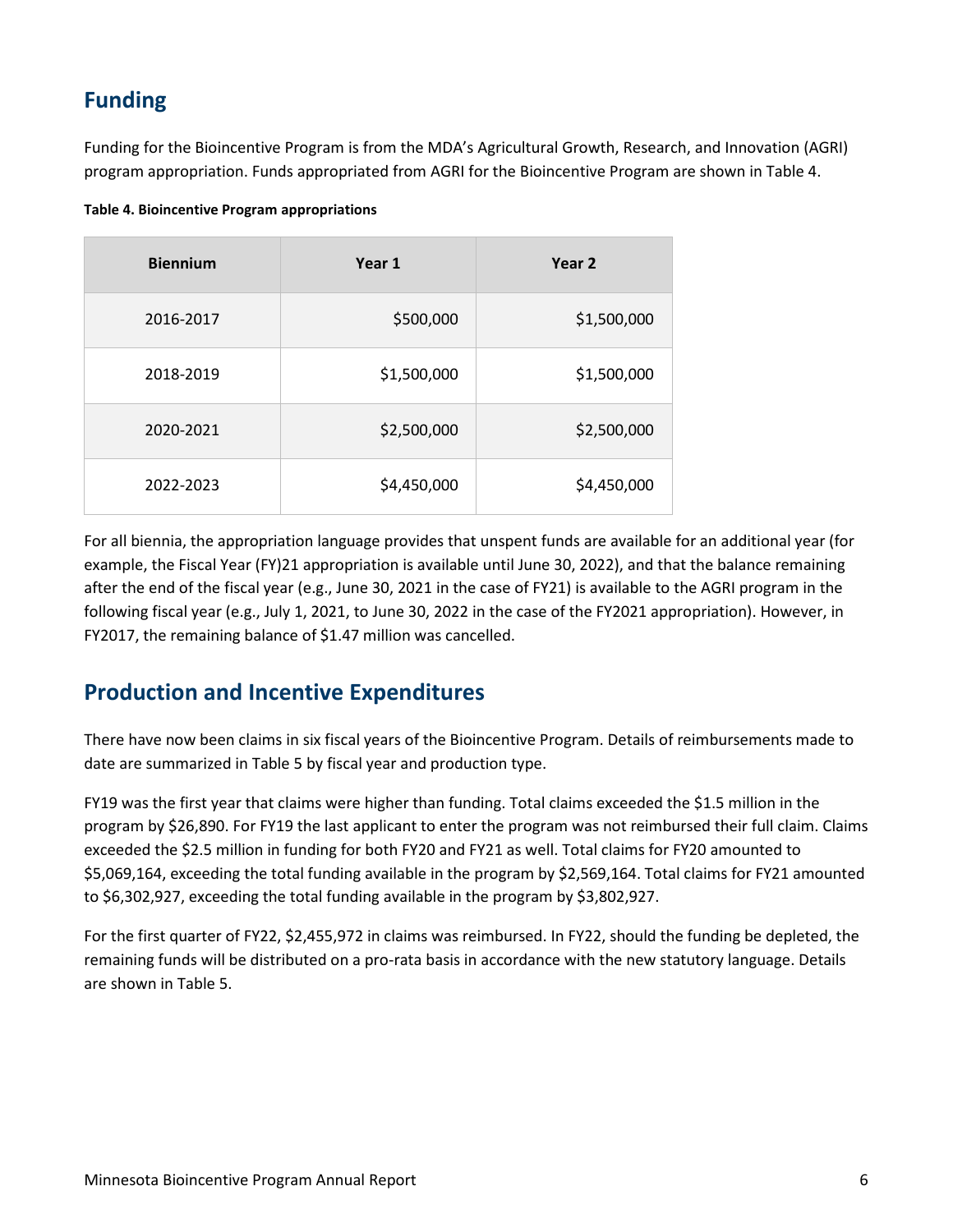|  |  | Table 5. Program reimbursement by production type for FY2017-FY2021 and through quarter 1 of FY2022 |
|--|--|-----------------------------------------------------------------------------------------------------|
|--|--|-----------------------------------------------------------------------------------------------------|

| <b>Fiscal</b><br>Year (FY) | <b>Production Type</b>  | <b>Amount</b><br>Claim (unit) | <b>Units</b> | <b>Amount</b><br>Claimed (\$) | <b>Amount Paid</b><br>(5) | <b>Amount Not</b><br>Paid $(5)$ |
|----------------------------|-------------------------|-------------------------------|--------------|-------------------------------|---------------------------|---------------------------------|
| <b>FY17</b>                | <b>Advanced Biofuel</b> | 0.00                          | <b>MMBtu</b> | \$0.00                        | \$0.00                    | \$0.00                          |
| <b>FY17</b>                | Renewable Chemical      | 986,636.00                    | Pounds       | \$29,599.08                   | \$29,599.08               | \$0.00                          |
| FY17                       | <b>Biomass Thermal</b>  | 0.00                          | <b>MMBtu</b> | \$0.00                        | \$0.00                    | \$0.00                          |
| Total FY17                 |                         |                               |              | \$29,599.08                   | \$29,599.08               | \$0.00                          |
| <b>FY18</b>                | <b>Advanced Biofuel</b> | 0.00                          | <b>MMBtu</b> | \$0.00                        | \$0.00                    | \$0.00                          |
| <b>FY18</b>                | Renewable Chemical      | 3,234,517.00                  | Pounds       | \$97,035.51                   | \$97,035.51               | \$0.00                          |
| <b>FY18</b>                | <b>Biomass Thermal</b>  | 3,588.98                      | <b>MMBtu</b> | \$17,944.90                   | \$17,944.90               | \$0.00                          |
| Total FY18                 |                         |                               |              | \$114,980.41                  | \$114,980.41              | \$0.00                          |
| <b>FY19</b>                | <b>Advanced Biofuel</b> | 0.00                          | <b>MMBtu</b> | \$0.00                        | \$0.00                    | \$0.00                          |
| FY19                       | Renewable Chemical      | 23,150,019.00                 | Pounds       | \$1,291,385.10                | \$1,264,495.15            | \$26,889.77                     |
| FY19                       | <b>Biomass Thermal</b>  | 47,100.97                     | <b>MMBtu</b> | \$235,504.85                  | \$235,504.85              | \$0.00                          |
| Total FY19                 |                         |                               |              | \$1,526,889.95                | \$1,500,000.00            | \$26,889.77                     |
| <b>FY20</b>                | <b>Advanced Biofuel</b> | 595,666.94                    | <b>MMBtu</b> | \$1,254,057.60                | \$435,705.77              | \$818,351.83                    |
| <b>FY 20</b>               | Renewable Chemical      | 56,963,361.00                 | Pounds       | \$3,417,801.66                | \$1,739,671.69            | \$1,678,129.97                  |
| <b>FY20</b>                | <b>Biomass Thermal</b>  | 79460.88                      | <b>MMBtu</b> | \$397,304.38                  | \$324,622.54              | \$72,681.84                     |
| Total FY20                 |                         |                               |              | \$5,069,163.64                | \$2,500,000.00            | \$2,569,163.64                  |
| FY21                       | <b>Advanced Biofuel</b> | 851,192.30                    | MMBtu        | \$1,792,015.14                | \$761,052.57              | \$1,030,962.57                  |
| FY21                       | Renewable Chemical      | 69,424,666.67                 | Pounds       | \$4,165,480.00                | \$1,438,001.04            | \$2,727,478.96                  |
| FY21                       | <b>Biomass Thermal</b>  | 69,086.38                     | <b>MMBtu</b> | \$345,431.88                  | \$300,946.38              | \$44,485.49                     |
| Total FY21                 |                         |                               |              | \$6,302,927.02                | \$2,500,000.00            | \$3,802,927.02                  |
| FY22                       | <b>Advanced Biofuel</b> | 299,160.66                    | MMBtu        | \$629,822.94                  | \$629,822.94              | \$0.00                          |
| FY22                       | Renewable Chemical      | 24,896,517.00                 | Pounds       | \$1,493,791.00                | \$1,493,791.00            | \$0.00                          |
| FY22                       | <b>Biomass Thermal</b>  | 66,471.00                     | MMBtu        | \$332,355.00                  | \$332,355.00              | \$0.00                          |
| Total FY22                 |                         |                               |              | \$2,455,968.94                | \$2,455,968.94            | \$0.00                          |
| Grand<br><b>Total</b>      |                         |                               |              | \$15,499,529.04               | \$9,100,548.43            | \$6,398,980.43                  |